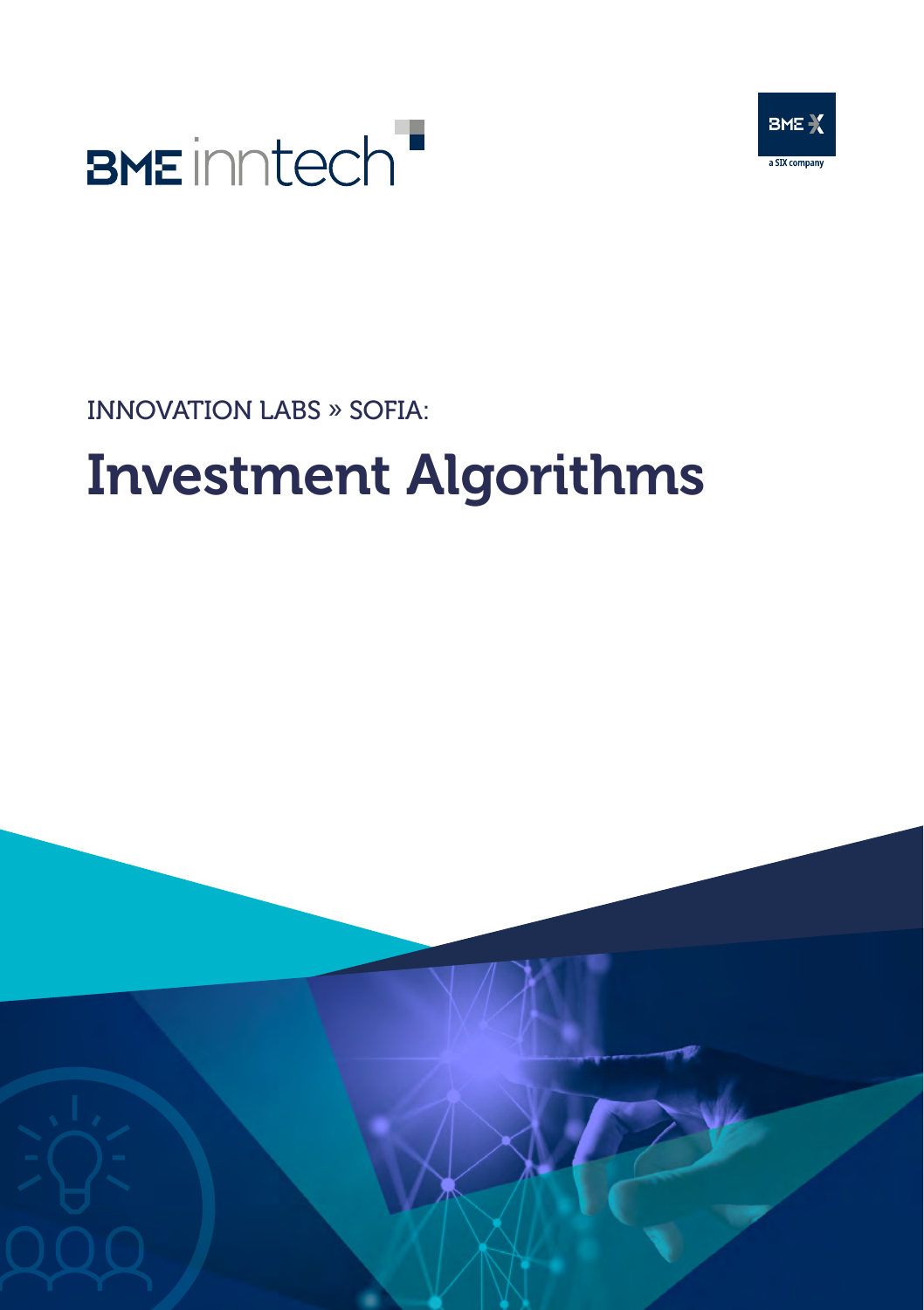



BME Inntech offers four investment algorithms. Another one is under development:

| Algorithm            | State      | <b>Benchmark</b>   | % Long    | Alpha*          | Annual Return**   | Operations/Y |
|----------------------|------------|--------------------|-----------|-----------------|-------------------|--------------|
| Oscillator Allocator | Available  | Ibex 35 (stocks)   | $< 100\%$ | $5,6\% - 7,0\%$ | 10,8% - 12,1%     | $70 - 90$    |
| Sword Allocator      | Available  | Ibex 35 (stocks)   | $= 100\%$ | $4.3\% - 7.1\%$ | $10.5\% - 12.4\%$ | $250 - 300$  |
| Shield Allocator     | Available  | Ibex 35 (stocks)   | $= 100\%$ | $5,4\% - 6,3\%$ | 10,8% - 11,8%     | $100 - 110$  |
| Rotador Sectorial    | Available  | Stoxx600 (ETFs)    | $< 100\%$ | 2,8%            | 5.74%             | $40 - 50$    |
| Rotador Sectorial    | Under Dev. | Stoxx600 (Futures) | $= 100\%$ | Pending         | Pending           | Pending      |

\* It shows the average annual excess return over the benchmark. These results are shown both with and without the effect of the Tobin tax

\*\*Average annual return. These results are shown both with and without the effect of the Tobin tax

### Algorithms Behaviour

Some of these algorithms are 100% long, while others dynamically increase or reduce their cash position. It is important to highlight the effect this has on the algorithm performance.

Those algorithms not fully invested try to adapt their level of cash depending on the market expectations. They tend to reduce their cash position when they expect the market to go up, and it sells some of their positions during market downturns. In the end, these algorithms try to have a upside capture ratio of 80-100%, and a downside capture ratio of 20-40%. As a result, they follow the benchmark during periods of positive returns, but if also offers capital protection during market downturns. This is how they generate excess return (Alpha).

The others follow the benchmark in both directions. Therefore, they may behave better in a bullish market, but they also tend to experience the same declines as the benchmark.

Both types show good performance over mid-term periods, but they generate their excess return in both different ways and moments. Thus, it may be better to invest in both at the same time. This reduces the volatility of Alpha generation, although their results are similar over periods of three or more years.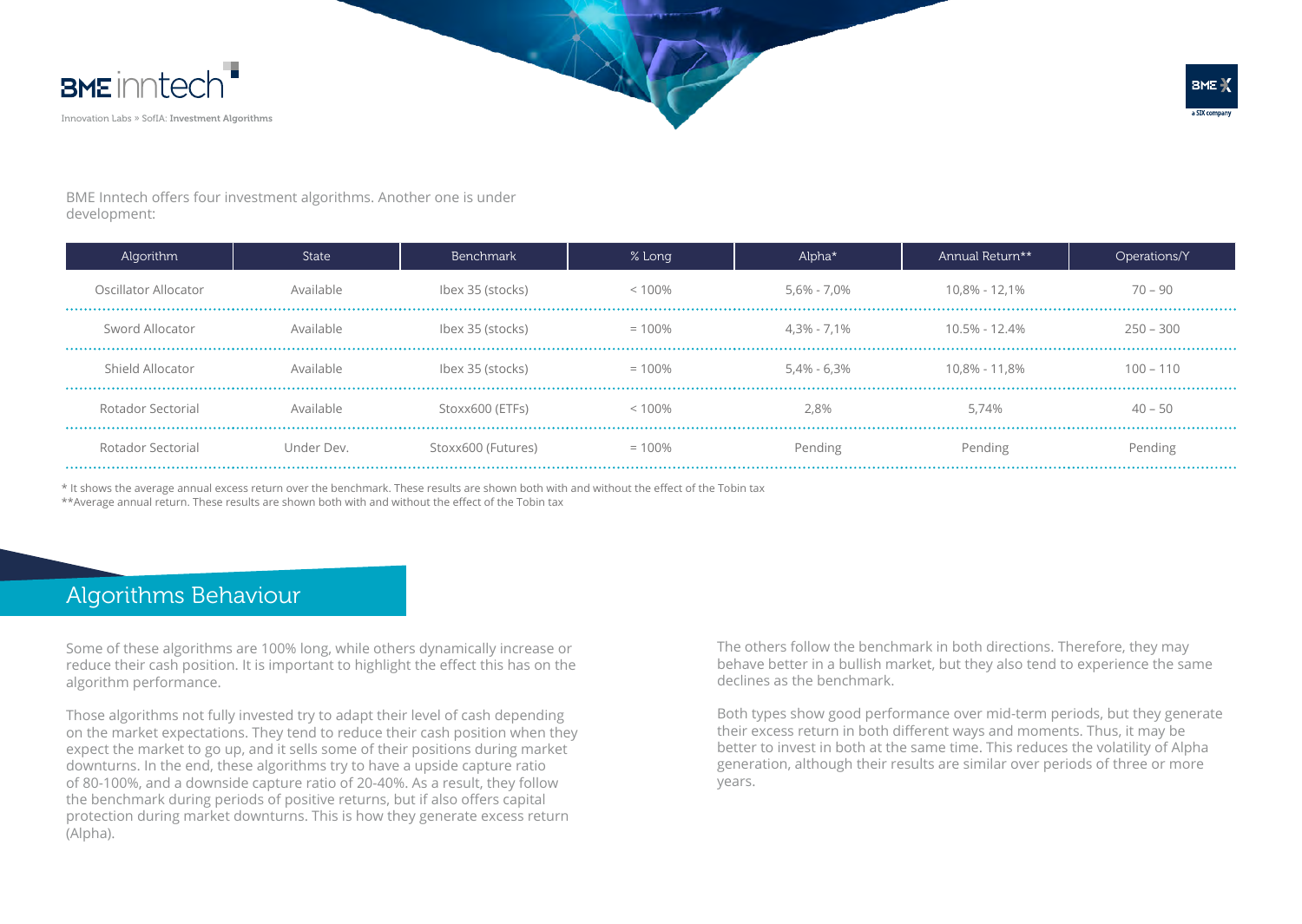

Innovation Labs » SofIA: Investment Algorithms



#### Correlation of Algorithms Performance and Alpha Generation

As stated before, it is more profitable to invest in both types of algorithms at the same time. Due to their lower correlation in performance, the investor can effectively generate additional revenue on a recurrent basis. This applies when using a hedging strategy to protect against market risk. However, their results are similar over periods of three or more years.

**Oscillator Allocator** – Sword Allocator: 0.39 correlation **Oscillator Allocator** – Shield Allocator: 0.34 correlation **Sword Allocator** – Shield Allocator: 0.80 correlation

#### Algorithms Performance

These charts below show the algorithms performance. The Tobin tax will be in force from 2021, but the chart on the left side captures the impact of this tax over the entire period (2004-2021).



#### With Tobin Tax Effect Without Tobin Tax Effect



**Red:** Sword Allocator (100% Long) **Green:** Oscillator Allocator (<= 100% Long) **Orange:** Shield Allocator (100% Long)

The benchmark (IBEX Total Return) doubles your initial investment over the period, while the algorithms multiply your investment up to seven times (six times in case Tobin tax applies).

#### Fee Structure

The algorithms follow a special type of performance-based fee structure. Performance fees are calculated over the excess return (Alpha) generated. The strategies are compared against their respective benchmark (total return index, including dividends).

Fee structure, depending on the assets under management (AUM):

- From 1\* to 2 Million €: 50% of the Alpha generated
- From 2 to 10 Million  $\epsilon$ : 40% of the Alpha generated
- From 10 to 30\*\* Million €: 30% of the Alpha generated

\*Minimum investment. \*\* Maximum investment.

A high-water mark applies to all strategies. No further fees are charged until the Alpha generated reaches a new peak.

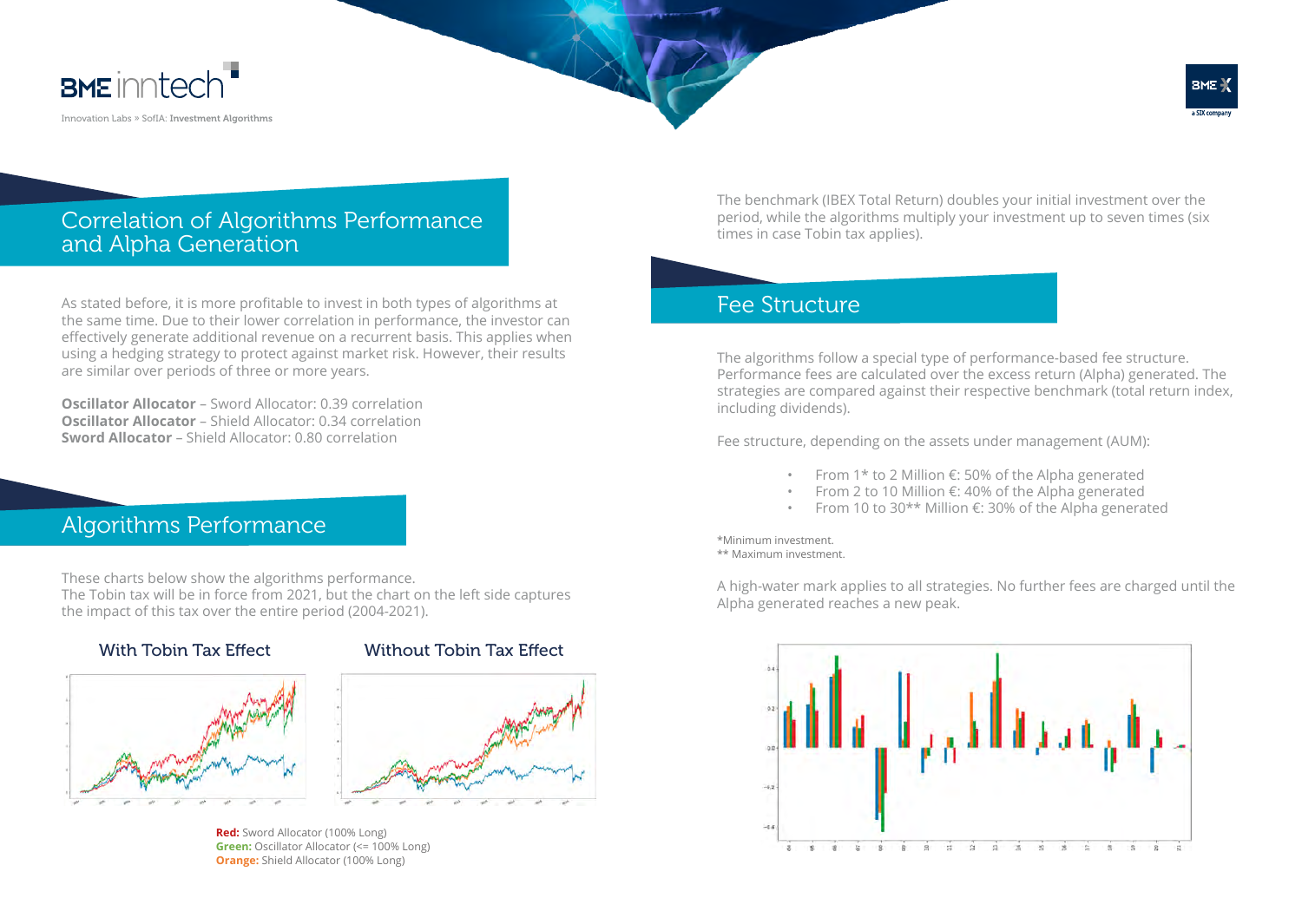





**Blue:** Sword Allocator (100% Long) **Green:** Oscillator Allocator (<= 100% Long) **Yellow:** Shield Allocator (100% Long)

This represents the maximum drawdown in quarterly turnovers (it applies both the Tobin tax and the high-water mark). It highlights the advantage of being invested in both types of algorithms at the same time. In many of the quarters the algorithms reach a new peak of Alpha generation, which is beneficial for both parties. There are only two short periods where neither algorithm is at all-time highs.

#### Generating Recurrent Revenues



The blue bars represent quarters in which new all-time highs have been reached, generating profits for both parties. The orange lines represent those quarters in which the algorithms have not generated value, as they are not at all-time highs.

Not only has the generation of value remained constant (over three-year periods), but the accumulated benefit that resulted from the Alpha generations amounts to almost 9 million  $\epsilon$  (initial investment of 1 million  $\epsilon$  in these three algorithms).

#### Alpha Generation Bootstrapping

#### Oscillator Allocator



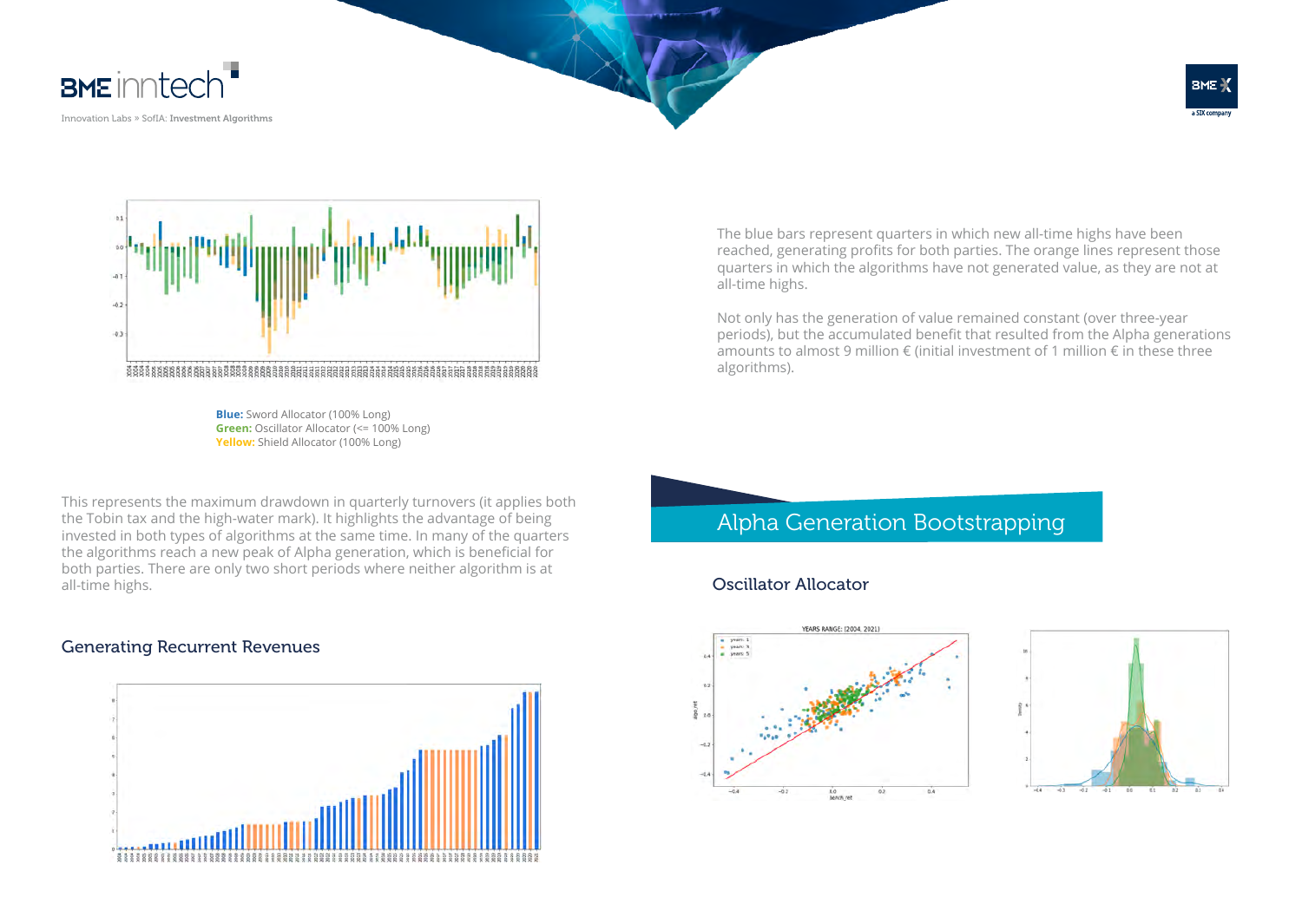

#### Sword Allocator





Annual returns over random periods of one, three and five years (for both the algorithm, Y-axis, and the benchmark, X-axis). Each of these values represent different experiments with their own configuration. These are the results obtained on the test set.

The strategy shows excess return in most periods. Besides, the Alpha generation volatility is reduced over longer periods.

Annual excess return. These three distributions have a positive mean, and their standard deviations are reduced over longer periods. This leads to Alpha generation, as stated before.

#### Shield Allocator